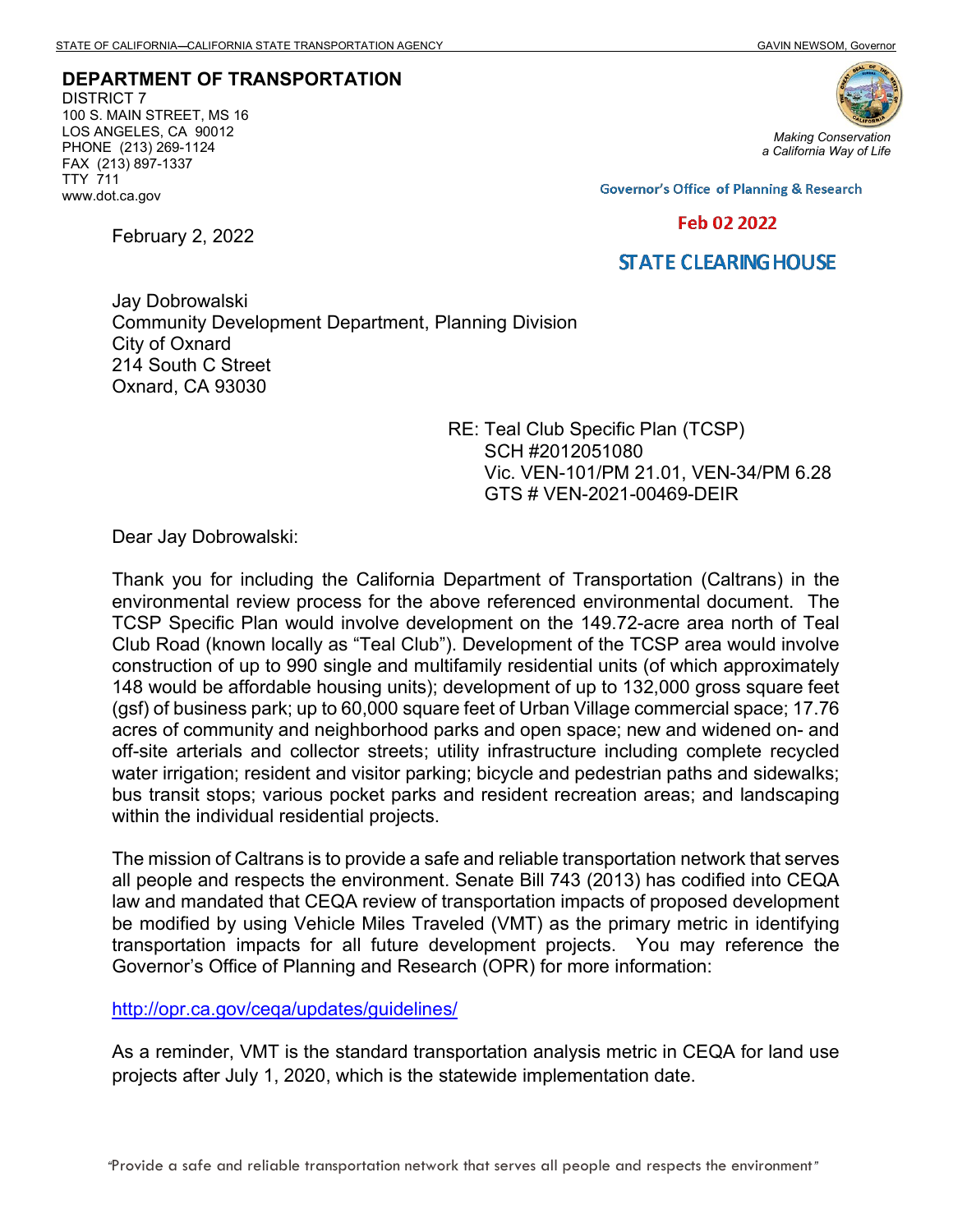Jay Dobrowalski February 2, 2022 Page 2 of 4

> Caltrans is aware of challenges that the region faces in identifying viable solutions to alleviating congestion on State and Local facilities. With limited room to expand vehicular capacity, this project should incorporate multi-modal and complete streets transportation elements that will actively promote alternatives to car use and better manage existing parking assets. Prioritizing and allocating space to efficient modes of travel such as bicycling and public transit can allow streets to transport more people in a fixed amount of right-of-way.

> Caltrans supports the implementation of complete streets and pedestrian safety measures such as road diets and other traffic calming measures. Please note the Federal Highway Administration (FHWA) recognizes the road diet treatment as a proven safety countermeasure, and the cost of a road diet can be significantly reduced if implemented in tandem with routine street resurfacing. Overall, the environmental report should ensure all modes are served well by planning and development activities. This includes reducing single occupancy vehicle trips, ensuring safety, reducing vehicle miles traveled, supporting accessibility, and reducing greenhouse gas emissions.

> We encourage the Lead Agency to evaluate the potential of Transportation Demand Management (TDM) strategies and Intelligent Transportation System (ITS) applications in order to better manage the transportation network, as well as transit service and bicycle or pedestrian connectivity improvements. For additional TDM options, please refer to the Federal Highway Administration's Integrating Demand Management into the Transportation Planning Process: A Desk Reference (Chapter 8). This reference is available online at:

http://www.ops.fhwa.dot.gov/publications/fhwahop12035/fhwahop12035.pdf

You can also refer to the 2010 Quantifying Greenhouse Gas Mitigation Measures report by the California Air Pollution Control Officers Association (CAPCOA), which is available online at:

http://www.capcoa.org/wp-content/uploads/2010/11/CAPCOA-Quantification-Report-9- 14-Final.pdf

Caltrans has published the VMT-focused Transportation Impact Study Guide (TISG), dated May 20, 2020 and the Caltrans Interim Land Development and Intergovernmental Review (LD-IGR) Safety Review Practitioners Guidance, prepared on December 18, 2020. You can review these resources as a reference at the following links for all future projects: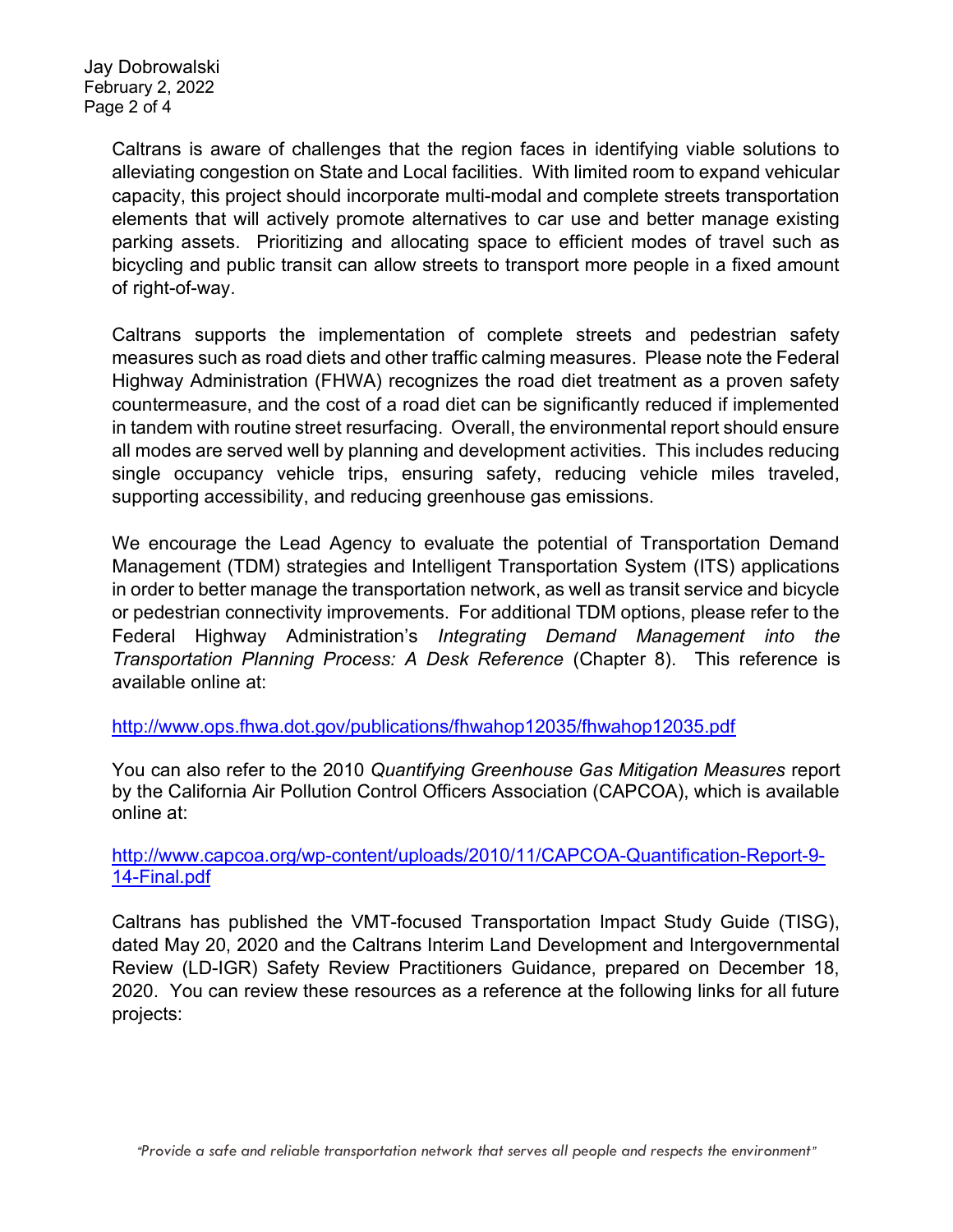https://dot.ca.gov/-/media/dot-media/programs/transportation-planning/documents/sb-743/2020-05-20-approved-vmt-focused-tisg-a11y.pdf.

https://dot.ca.gov/-/media/dot-media/programs/transportation-planning/documents/sb-743/2020-12-22-updated-interim-ldigr-safety-review-guidance-a11y.pdf.

When a potential safety impact is identified, Caltrans encourages lead agencies to prepare traffic safety impact analysis at the State facilities for this development in the California Environmental Quality Act (CEQA) review process so that, through partnerships and collaboration, California can reach zero fatalities and serious injuries by 2050.

Public transportation in the Oxnard area is provided by Gold Coast Transit. Gold Coast Transit Route 4A (Gonzales Road – North Oxnard) and 4B (St. John's – Gonzales Road) currently provide transit service in the vicinity of the project area with bus stops located at Doris Avenue and M Street approximately 0.15 miles east of the project site. In addition, Gold Coast Transit Routes 21 (Pacific View Mall – Victoria Avenue – C Street), 19 (Fifth Street – Victoria Avenue – Gonzales Road) and 20 (Rice Avenue – Gonzales Road – Fifth Street) provide transit service along Victoria Avenue with bus stops at Victoria Avenue and Fifth Street and Victoria Avenue a little over one mile west of the project site. The City also provides a "dial-a-ride" transit service for elderly and handicapped residents. The service is well utilized and provides valuable transportation for essential purposes (medical and shopping).

Pedestrian facilities consist of sidewalks, crosswalks, and pedestrian signals at signalized intersections. As the project area is currently used for agricultural operations, there are no pedestrian sidewalks around or within the project area. There are pedestrian sidewalks on the east side of Ventura Avenue across the street from the project area and on the north side of Doris Avenue across the street from the project site.

Construction of the Teal Club will result in provision of Class II bike lanes on Patterson Road, Doris Avenue, Teal Club Road and Ventura Road adjacent to the Specific Plan area as well as an internal Class I route along Beverly Drive. There are no other dedicated bicycle facilities provided in the vicinity of the project site.

"Per Senate Bill (SB) 743, the State CEQA Guidelines have been updated to incorporate VMT as the primary metric for analyzing transportation impacts under CEQA. The City of Oxnard has not adopted specific thresholds related to VMT. The OPR's Technical Advisory on Evaluating Transportation Impacts provides guidance on analyzing VMT impacts in light of SB 743. The Advisory recommends thresholds for residential, office, and retail land uses. The proposed TCSP includes residential, commercial mixed use (retail and office), a business and research park, as well as parks and open space. The proposed Annexation area would allow for warehouse and manufacturing uses.